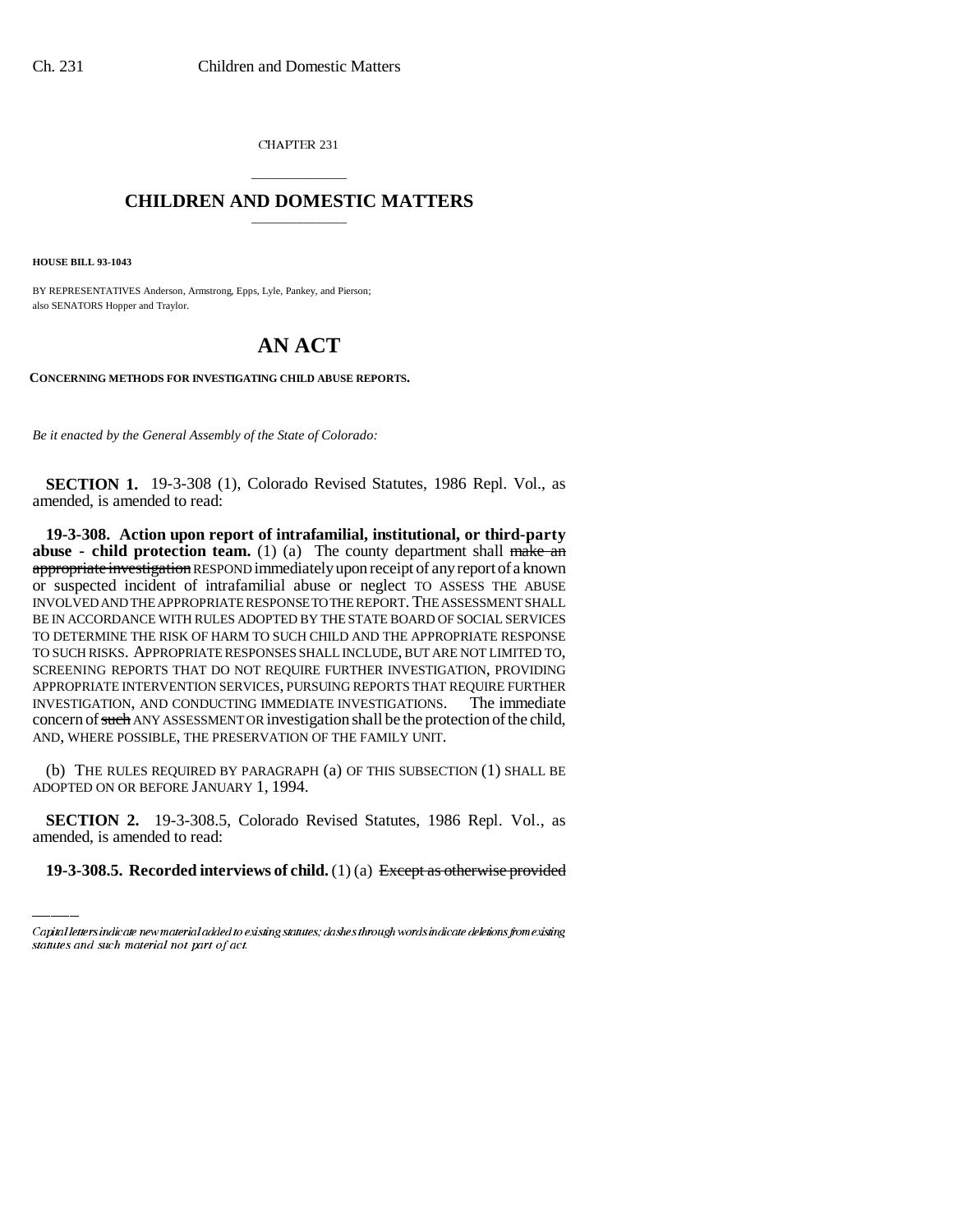in paragraph (b) of this subsection  $(1)$ , Any interview of a child conducted pursuant to section 19-3-308, concerning a report of sexual CHILD abuse, may be audiotaped or VIDEOTAPED. if funds are available, such interviews may be videotaped. HOWEVER, INTERVIEWS CONCERNING REPORTS OF SEXUAL CHILD ABUSE ARE STRONGLY ENCOURAGED TO BE VIDEOTAPED. ANY AUDIOTAPED OR VIDEOTAPED INTERVIEW SHALL BE CONDUCTED BY A COMPETENT INTERVIEWER FOR THE AGENCY RESPONSIBLE FOR THE INVESTIGATION IN ACCORDANCE WITH SUCH SECTION; EXCEPT THAT AN INTERVIEW SHALL NOT BE VIDEOTAPED WHEN DOING SO IS IMPRACTICABLE UNDER THE CIRCUMSTANCES OR WILL RESULT IN TRAUMA TO THE CHILD, AS DETERMINED BY THE INVESTIGATING AGENCY. NO MORE THAN ONE VIDEOTAPED INTERVIEW SHALL BE REQUIRED UNLESS THE INTERVIEWER OR THE INVESTIGATING AGENCY DETERMINES THAT ADDITIONAL INTERVIEWS ARE NECESSARY TO COMPLETE AN INVESTIGATION. ADDITIONAL INTERVIEWS SHALL BE CONDUCTED, TO THE EXTENT POSSIBLE, BY THE SAME INTERVIEWER. Such recordings shall be preserved as evidence in the manner and for a period provided by law for maintaining such evidence. In addition, access to such recordings shall be subject to the rules of discovery under the Colorado rules of criminal and civil procedure.

(b) If an allegation of sexual abuse arises during the course of a nontaped interview with a child, such interview may proceed with questions concerning sexual abuse without being taped.

(c) The provisions of this subsection (1) shall not apply to a videotaped deposition taken in accordance with and governed by section  $\overline{18}$ -3-413, C.R.S., OR SECTION 13-25-132, C.R.S., and rule 15 (d) of the Colorado rules of criminal procedure. IN ADDITION, THIS SECTION SHALL NOT APPLY TO INTERVIEWS OF THE CHILD CONDUCTED AFTER A DEPENDENCY AND NEGLECT ACTION OR A CRIMINAL ACTION HAS BEEN FILED WITH THE COURT.

(d) Nothing in this section shall be construed to require the audiotaping or videotaping of such interviews, except as otherwise provided in paragraph (c) of this subsection (1).

(e) (I) ANY AGENCY SUBJECT TO THE PROVISIONS OF THIS SECTION SHALL PROVIDE EQUIPMENT NECESSARY TO VIDEOTAPE INTERVIEWS AND SHALL TRAIN PERSONS RESPONSIBLE FOR CONDUCTING VIDEOTAPED INTERVIEWS IN ACCORDANCE WITH THIS SECTION. THE AGENCY SHALL ADOPT STANDARDS FOR PERSONS CONDUCTING SUCH INTERVIEWS.

(II) THE STANDARDS REQUIRED IN SUBPARAGRAPH (I) OF THIS PARAGRAPH (e) SHALL BE ADOPTED ON OR BEFORE JANUARY 1, 1994.

**SECTION 3.** 26-1-111 (2), Colorado Revised Statutes, 1989 Repl. Vol., as amended, is amended BY THE ADDITION OF THE FOLLOWING NEW PARAGRAPHS to read:

**26-1-111. Activities of the state department.** (2) The state department shall:

(q) PROMULGATE RULES IN ACCORDANCE WITH SECTION 19-3-308 (1),C.R.S., FOR DETERMINING THE RISK OF HARM TO A CHILD WHO IS THE SUBJECT OF A CHILD ABUSE AND NEGLECT REPORT SETTING FORTH THE APPROPRIATE RESPONSE BY THE COUNTY